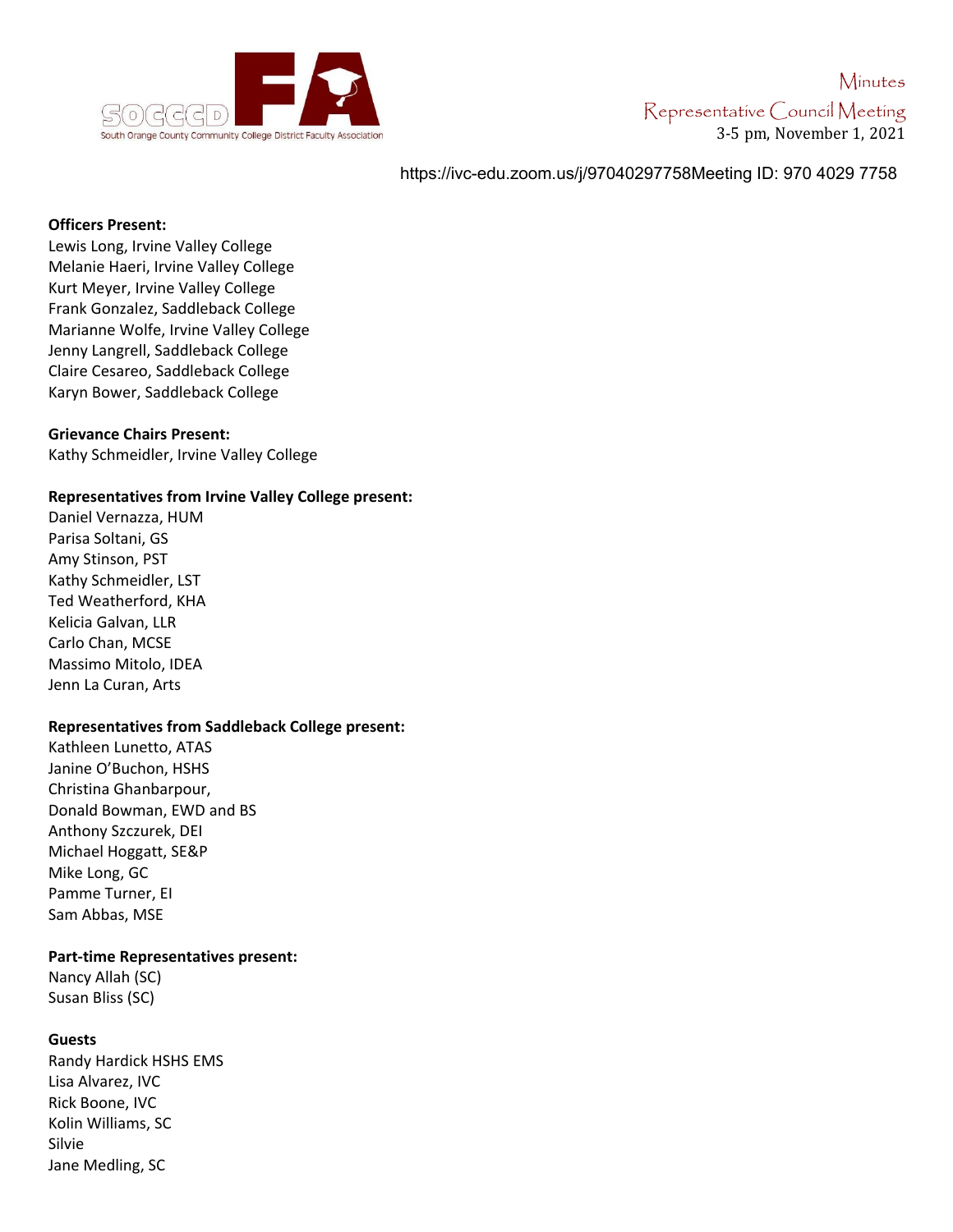- 1) Call to Order: 3:01pm
- 2) Meeting Items
	- a) Introduction of Guests
	- b) Adoption of Agenda
		- i) Moved to adopt: Kathy S., Second: Melanie H.
		- ii) No discussion needed; no objections just a typo fix on the date.
		- iii) Agenda adopted
	- c) Approval of Minutes:
		- i) October 4, 2021 (attachment A)
			- Review of the minutes request to add information about the off-site campus areas and the MFRV filters
				- "Lewis and Claire discussed concerns with the Presidents and the VCHR, who would come back to us with a report, but were unsure about standards in locations not maintained by the District."
				- Motion to approve: Kathy S., Seconded: Melanie H.
				- No opposition, approved.
				- Minutes adopted.
- 3) Officer and Committee Reports
	- a) Membership Report—Jenny Langrell
		- i) Membership Advisory Committee
			- Sent out emails to colleges and departments. She send out PT lists to be updated. She is now working on following up and consolidating the lists.
	- b) Secretary's Report—Marianne Wolfe
		- i) Communications Advisory Committee
			- Newsletters will be out early December, Lewis and Claire will contribute. Anyone else interested, please let her know.
	- c) Organizing Committee Report—Melanie Haeri
		- No new organizing information yet. There are redistricting meetings taking place now, so there will be more information soon about the Board of Trustees and the redistricting.
			- Q: Will the redraw have a big impact on us in the future?
				- Multiple options for the redraw are being discussed right now. Every 10 years there is a revisit to the boundary redraw. There are various options that are consistent with care law and law about equal representation. They are trying to make sure the representation is fair. Next year each area will elect their Trustee when before it used to be voted on by a whole district vote
				- One of the ways it could matter is that a trustee is moved to another district area if the lines are shifted. But that doesn't seem to be an issue yet since most trustees live well within their areas.
	- d) Part-time Committee Report—Karyn Bower
		- i) Thank you Daniel and Karyn for the How to Apply for FT Faculty Positions workshop last Friday. Thank you to Daniel, Lewis, Marianne, and Carly for being part of the presentation. About 25-30 attendees each workshop normally and this one had 35 attendees.
		- ii) December  $10<sup>th</sup> 10$ am-Noon for How to Apply for Unemployment Benefits workshop. Please share with PT faculty and there are weekly reminders and RSVP emails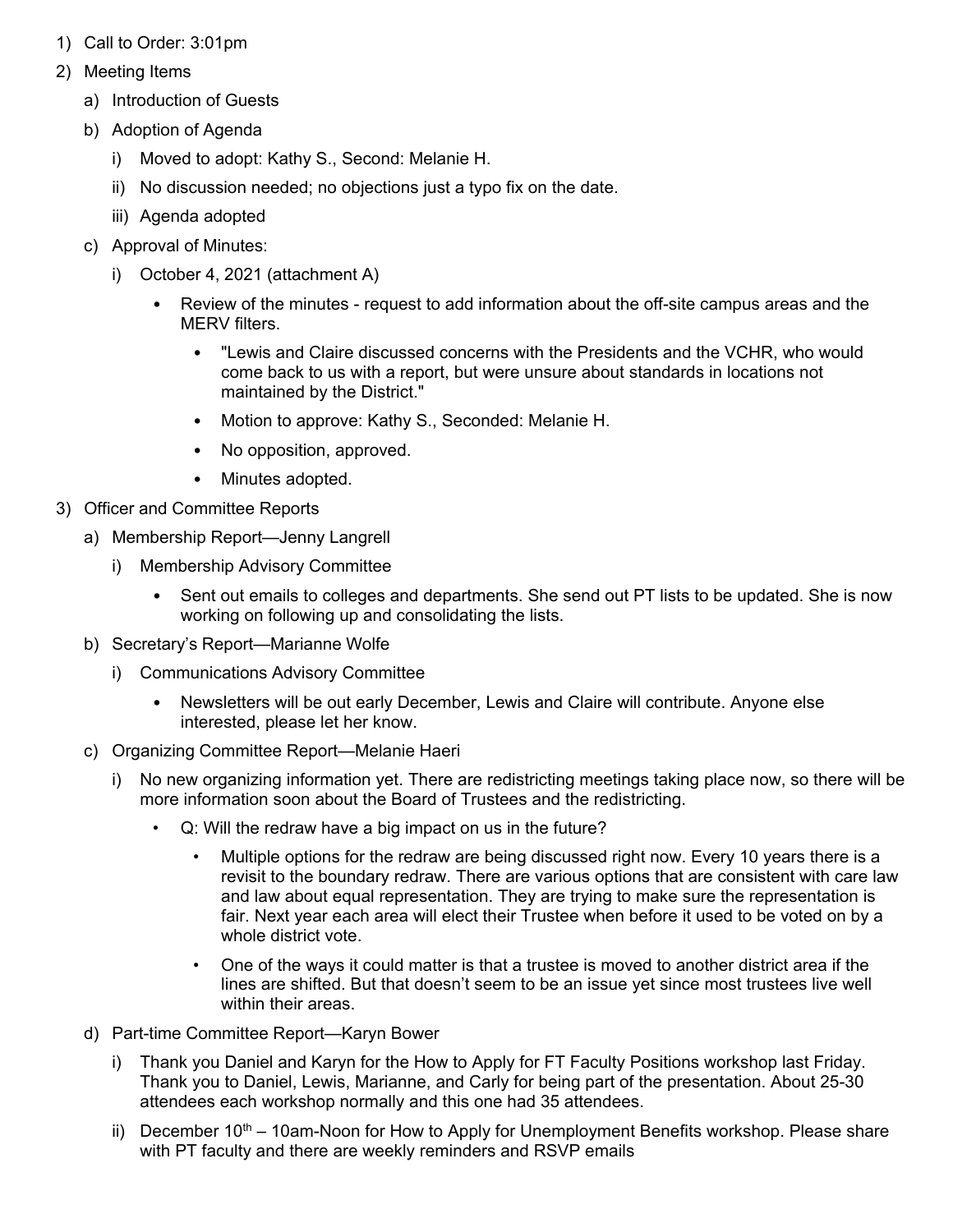- iii) Also there will be a COVID 19 Task Force Meeting next week. Email Karyn if you have anything you would like to ask.
- iv) Similar question to the Emeritus question about safety in off-campus sites a PT faculty recently asked about what will happen when they have to go back to high schools for outreach and their concerns about the HS locations for safety as well.
- e) Treasurer's Report—Frank Gonzalez
	- i) Budget Advisory Committee TABLED
- f) Negotiations Report—Claire Cesareo (3:28pm)
	- i) Student evaluations as part of Faculty Performance Review (attachment E)
		- Contract approved with the student evaluations being assessed again in the future. The student evaluations have a task force (Claire C, Melanie H, and Parisa S are the faculty representation). They are looking into other ways to conduct the student evaluations and the type of survey in order to get more accurate representation/information.
		- They have been looking at the instruments first to see if they are the best ways to collect information. The forms are going to departments and Academic Senate. Look through them and get back to the task force in the next 2-3 weeks.
		- Please get feedback from your areas on the evaluations.
		- Q: When will the evaluations be distributed during the semester?
			- That is still being discussed. We are trying to get this figured out. Halfway through the semester is hard to do and there is also discussion for the semester before as an option. But this discussion is going to take place and the task force is aware of the issues.
- 4) Discussion Items
	- a) District vaccine mandate (3:34pm) The red wording is what is proposed. The highlighted text is what changes came from the meeting. One change was that those who were not vaccinated were not able to conduct their duties – FA rejected that language in order to protect our faculty (even tenured) from potentially being fired for not getting vaccinated. They removed it. We also objected the language for the disciplinary action that would be taken for forged/fraudulent records. But hey opted to keep it for the classified staff. We are advocating for a weekly testing option as well. We have some faculty who are very adamant about not getting vaccinated. So, even though we have a majority of PT and FT who are vaccinated, we still have to represent those faculty who are standing against it. Forcing people to have a medical procedure is not what we want to do even if we are for it or know it is beneficial.
		- Board Policy 5210, Communicable Diseases Students (attachment B)
			- Deals with students attending classes and being on campus
		- Board Policy 7330, Communicable Diseases—Employees (attachment C)
			- Deals with implementing vaccine mandate including faculty
		- Administrative Regulation 7330, Communicable Diseases—Employees (attachment D)
			- Deals with implementing vaccine mandate including faculty
		- ii) Discussion:
			- Q: Who would be paying for the tests? Students are worried it will be out of pocket.
				- Faculty would be different than students. Faculty most likely will have to be tested at their own expense.
			- Q: When we were in discussions with VCHR, an issue came up that whatever we do for employees will have to be the same policy for students. I don't think that is the case. But, from a college president's POV, it can be very disruptive. How would we even know record keeping, testing happening, etc. I think a testing option for students is not viable but for faculty it can be. I think we need to look more into that.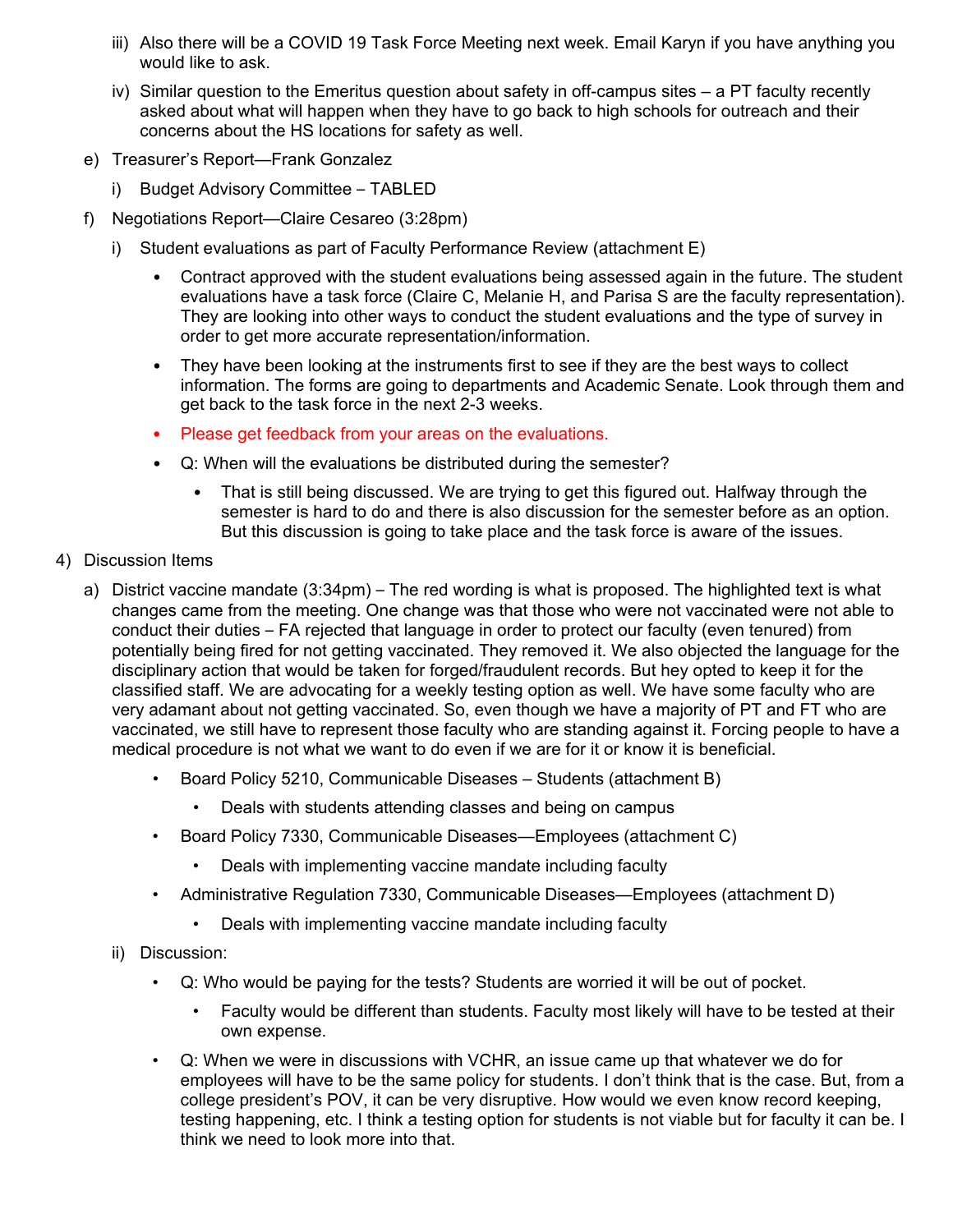- I agree with your assessment and that it's not the same thing. We don't represent the students, we represent the faculty. We are sympathetic but we are only representing the faculty needs/wants/interests. For students, there are many options for online but the District has made it clear and a condition of our employment that we need to teach physically on campus. So, if you cannot teach in-person, then you have to take paid leave. By forcing the faculty to be on campus, then the testing would have to be an option they provide to meet that requirement.
- Q: I'm a PT and only teaching 1 online course in the spring. I am trying to find out how this applies to me. Is there a ruling or a current deadline for the policy or has it not be decided yet.
	- Good question. We have not really discussed that yet. There is nothing in the BP that says anything about working on campus. If you have been a faculty who has been given entirely online assignment, why should you need to be vaccinated? I will bring up at next BPARC meeting
- Q: If our students have a testing out option, then it becomes a safety option. There is no way to get the week to week testing results. We are not being notified about when they test negative. So, how can we protect faculty if we don't know. Yes, but out voice is important to share that concern.
	- There are some students who already have testing out options due to medical reasoning.
- Additional Comments:
	- I have a student vet who is meeting the in-person class requirement by taking my synchronous class…
	- I appreciate the removal of "at least" for testing. Let's say a faculty person is on campus 1 day or Monday/Wed, is only 1 test required? Does testing 1-2 days before being on campus make sense? As opposed to "Monday and Thursday?"
	- We had a student who tested positive for COVID in our Puente cohort which meets inperson once a week. The process of confirmation and notification was a bit challenging.
	- Testing weekly is probably more accurate as to whether they have active Covid or not than someone who was vaccinated 3 months ago as the powers that be say vaccinated persons can still transmit Covid.
	- Thank you for advocating for all of us. Many colleges/universities in OC provide testing for students, no cost, same day. Citrus College is one. "As part of Citrus College's COVID-19 protocols designed to keep students as safe as possible and consistent with recent recommendations from the County of Los Angeles Department of Public Health, effective September 13, 2021, all students taking in-person classes will be required to take a weekly COVID-19 test at no cost to the student. This mandatory testing is being implemented as an additional step in the college's commitment to rely on best practices to help protect from COVID-19 exposure while students are on campus. All employees working on campus are also testing weekly."
	- Veterans will not be able to meet the face-to-face requirement for GI Bill purposes beginning December 20th. The COVID accommodation allowing for livestream classes to count is done unless new legislation is passed.
- Clarification we do not want to negotiate a vaccine mandate with District.
- 5) Action Items
	- a) Spring Representative Council meetings: online or on-ground? (3:49pm)
		- i) We would not like to host hybrid meetings. Looking for a recommendation on how we would like to continue meeting in the spring.
			- Motion to continue meetings online Nancy A.
			- Seconded Kathleen L
			- Discussion from Zoom Chat I would prefer zoom meetings, I think we need an online